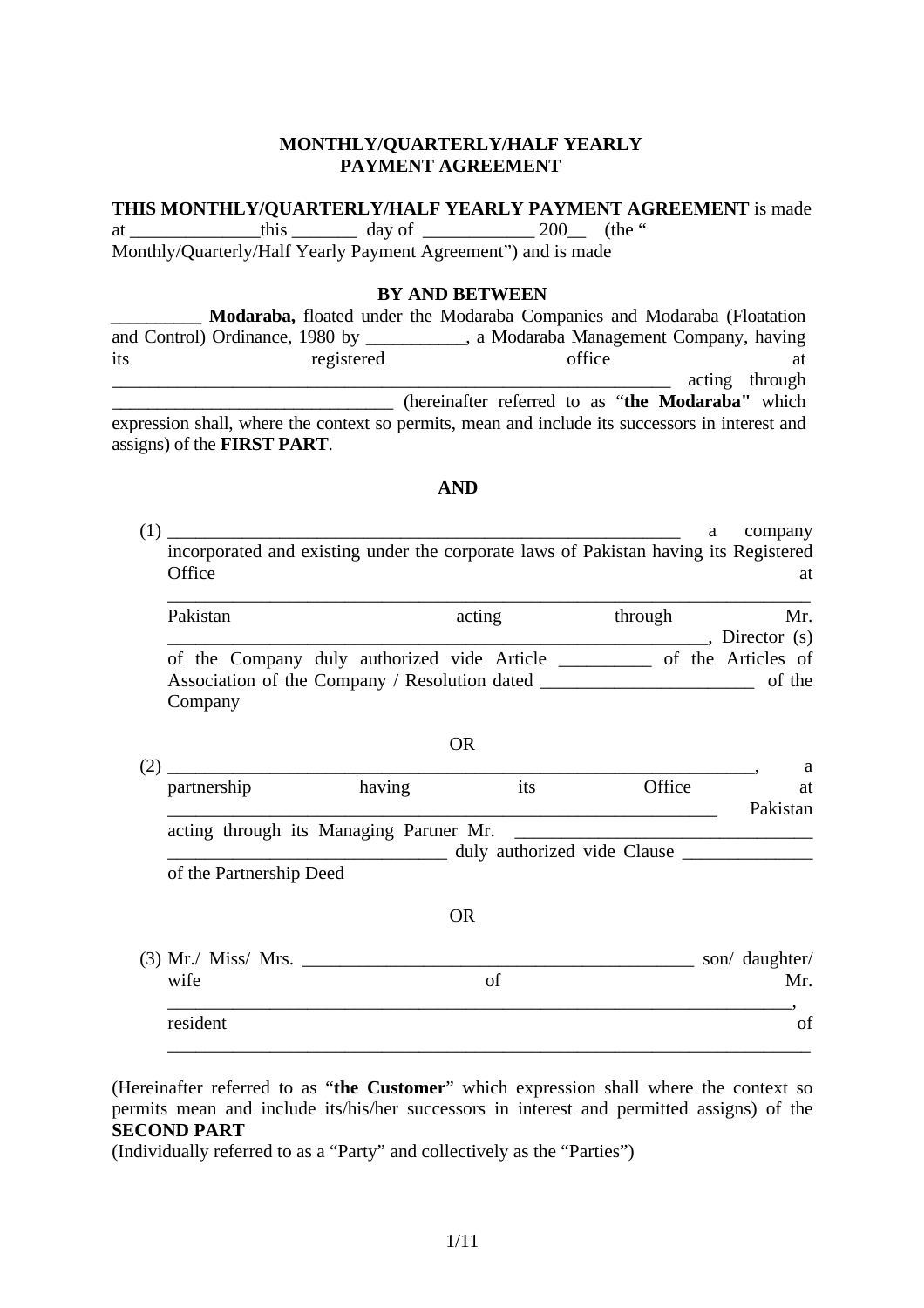The bold terms used herein shall have the meanings assigned to them in the Musharakah Agreement dated --------------------------- between the Parties (the "Agreement") unless defined herein.

**WHEREAS,** the Customer wishes to avail finance based on the Islamic modes of financing and has entered into the Musharakah agreement whereby the Modaraba and the Customer have agreed *inter alia* to participate on the basis of Musharakah in the acquisition of the Musharakah Asset(s) in the name of the Customer for purposes of business use by the Customer against payment of consideration in terms of this Monthly/Quarterly/Half Yearly Payment Agreement.

**AND WHEREAS,** the Musharakah Asset(s) is to be purchased and acquired in the name of the Customer and the Customer has agreed to be bound by the terms of this Monthly/Quarterly/Half Yearly Payment Agreement in respect of matters related to the Musharakah Asset(s).

**AND WHEREAS,** the Parties have agreed that the Customer shall use the Musharakah Asset(s) and to the extent of the Modaraba's Musharakah Share, the Customer shall pay a Monthly/Quarterly/Half Yearly Payment to the Modaraba upon the terms and conditions set out hereunder.

**NOW, THEREFORE,** in consideration of the mutual covenants contained in the Musharakah agreement and below herein, the Parties hereby agree as follows:

#### 1. **MUSHARAKAH ASSET(S)**

- 1.1 Notwithstanding that the Musharakah Asset(s) is/shall be in the name of the Customer, the Parties agree that in consideration of the Modaraba's Musharakah Share, the Customer's right in respect of the Musharakah Asset(s) shall be qualified as laid down in this Monthly/Quarterly/Half Yearly Payment Agreement and the Musharakah Agreement.
- 1.2 The Customer shall have the exclusive right to use the Musharakah Asset(s) for business purposes only against the Monthly/Quarterly/Half Yearly Payments.
- 1.3 The Customer hereby represents and covenants as follows:
	- a) That the Customer shall permit the Modaraba and/or the Modaraba's representatives and agents to inspect the Musharakah Asset(s) on the Modaraba giving to the Customer twenty four (24) hours prior notice in writing.
	- b) That the Customer shall pay all taxes; charges, demands and levies that are imposed in respect of the Musharakah Asset(s) whenever, including without limitation for any period prior to the Effective Date, and by whomsoever levied, provided however that, Asset(s) tax and Insurance charges, shall be jointly paid by the Modaraba, and the Customer in proportion to their share in the Musharakah Asset(s).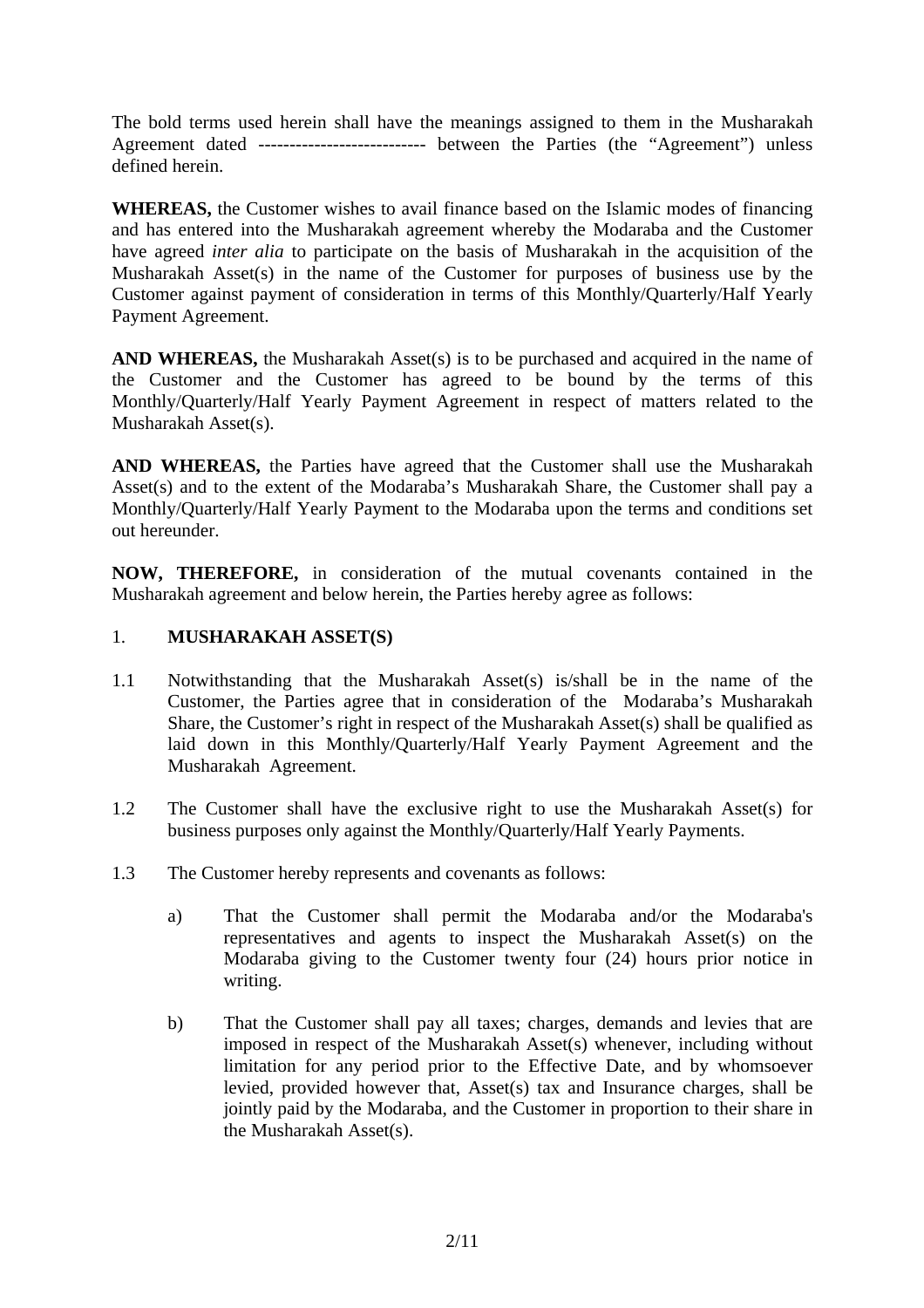# 2. **OBLIGATION TO PAY MONTHLY/QUARTERLY/HALF YEARLY PAYMENTS**

- 2.1 The Customer shall pay to the Modaraba the Monthly/Quarterly/Half Yearly Payment in respect of the use of the Musharakah Asset(s) to the extent represented by the Modaraba's Share in the Musharakah.
- 2.2 The Customer shall pay to the Modaraba the Monthly/Quarterly/Half Yearly Payment on the Monthly/Quarterly/Half Yearly Payment Date(s) as appearing in the schedule of Monthly/Quarterly/Half Yearly Payment appearing in Appendix "A" hereto.
- 2.3 The Customer's obligation to make the Monthly/Quarterly/Half Yearly Payments shall continue during the Term of this Agreement.
- 2.4 The Customer's obligation to make the Monthly/Quarterly/Half Yearly Payments to the Modaraba in accordance with Clause 2.2 above is absolute and shall continue and subsist notwithstanding the inability of the Customer to use the Musharakah Asset(s) for business purposes.

# 3. **VARIATION OF MONTHLY/QUARTERLY/HALF YEARLY PAYMENTS**

- 3.1 The amounts of the Monthly/Quarterly/Half Yearly Payments shall be in accordance with Appendix 'B'.
- 3.2 The amounts of the Monthly/Quarterly/Half Yearly Payments appearing in Appendix "B" hereto are on a declining balance corresponding to the purchase of the Musharakah Units by the Customer.
- 3.3 Where the Customer opts to prepay by acquiring some of the Musharakah Units, the Monthly/Quarterly/Half Yearly Payments shall be revised to reflect the reduced share of the Modaraba in the Musharakah.
- 3.4 Upon acquisition of the Musharakah Units by the Customer, the Modaraba shall provide to the Customer a revised Schedule of Monthly/Quarterly/Half Yearly Payments to be attached hereto as the amended Appendix "A".

# 4. **PAYMENT AND ACCOUNTS**

- 4.1 All payments to be made by the Customer under this Monthly/Quarterly/Half Yearly Payment Agreement shall be made in full, without any set off or counter claim whatsoever, and free and clear of any deductions or withholdings, on the due dates to the Modaraba. When any payment would otherwise be due on a day which is not a Business Day, the next following Business Day shall be substituted for such day.
- 4.2 Without prejudice to any other rights of the Modaraba, in the event of a default in the payment of any amounts due under this Monthly/Quarterly/Half Yearly Payment Agreement, the Customer hereby undertakes to pay to Charity Fund an amount on such outstanding amounts remaining unpaid, at the rate of  $\%$  per annum for each day that such default continues. Such additional amount shall be utilized by the Modaraba on behalf of Customer for **charitable and religious purposes**. The Customer hereby consents to such utilization of the said amount by the Modaraba, at its absolute discretion.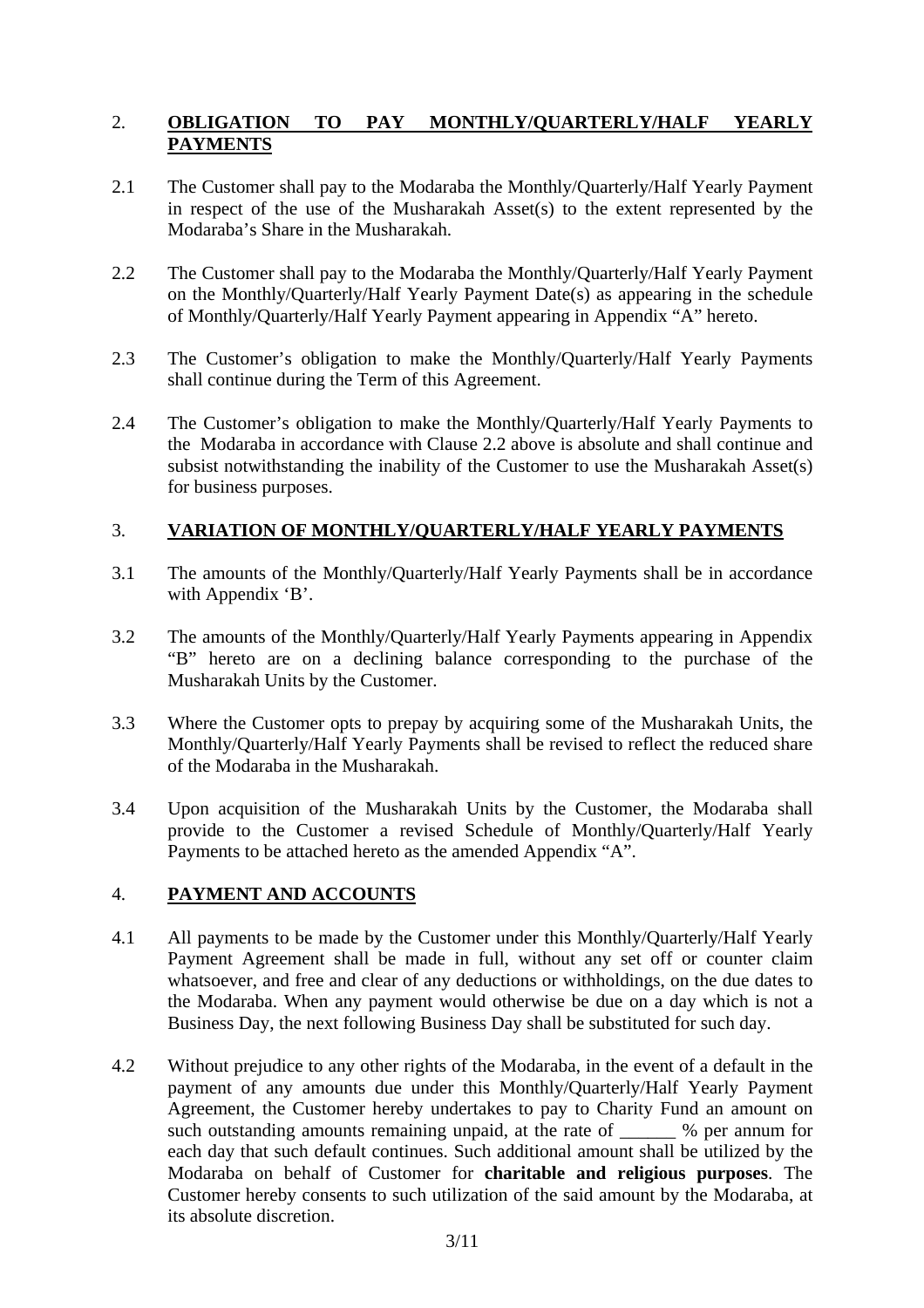# 5. **EVENTS OF DEFAULT**

5.1 A default in payment of any Monthly/Quarterly/Half Yearly Payment in terms of this Agreement and the occurrence of an Event of Default under the Agreement, shall constitute a default under this Monthly/Quarterly/Half Yearly Payment Agreement as well and the Modaraba shall thereupon become entitled to exercise all rights and remedies as provided in the Agreement upon occurrence of an Event of Default.

# 6. **SECURITY**

6.1.1 As security for the performance of the Customer's obligations in accordance with the create a Charge on its Current/Fixed Assets with the concerned Authorities in respect of the Musharakah Asset(s) and execute the Demand Promissory note set out in Appendix "C" hereto.

# 7. **REPAIR & MAINTENANCE**

- a) The Customer agrees at its own cost and expense, to be responsible for the performance of all Ordinary Maintenance and Repairs required by the Musharakah Asset(s). The term "Ordinary Maintenance and Repair" shall mean all repair, replacement and maintenance required to keep repair, maintain and preserve the Musharakah Asset(s) in good operating condition, and in compliance with such standards of maintenance as is generally required for such Musharakah Asset(s).
- b) The Modaraba shall be responsible for the performance of Major Repair. The term "Major Repair" shall mean all major repairs arising due to accidents and damages occurring without the negligence of the Customer, excluding repair and maintenance covered under Ordinary Maintenance and Repair in 7 (a) herein above. The Major Repairs shall be covered by insurance arrangements made by the Modaraba.

# 8. **SETOFF**

8.1 The Customer authorizes the Modaraba to apply any credit balance to which the Customer is then entitled in any account of the Customer with the Modaraba at its head office or any of its branches in or towards satisfaction of any sum then due and payable from the Customer to the Modaraba under this Monthly/Quarterly/Half Yearly Payment Agreement.

# 9. **NOTICES AND OTHER MATTERS**

9.1 Every notice or other communication under this Monthly/Quarterly/Half Yearly Payment Agreement shall be in writing delivered personally, or by courier or addressed to the relevant Party at its address stated above or to any telex or telefax number which is published as belonging to it (or such other address or telefax or telex number as is notified by one Party to the other under this Monthly/Quarterly/Half Yearly Payment Agreement). Every notice or other communication shall, subject as otherwise provided in this Monthly/Quarterly/Half Yearly Payment Agreement be deemed to have been received in the case of a letter when delivered personally or three (03) days after it has been delivered to a courier company for delivery to the addressee and in the case of a telex at the time of dispatch with confirmed answer back of the addressee appearing at the beginning and end of the transmission or in the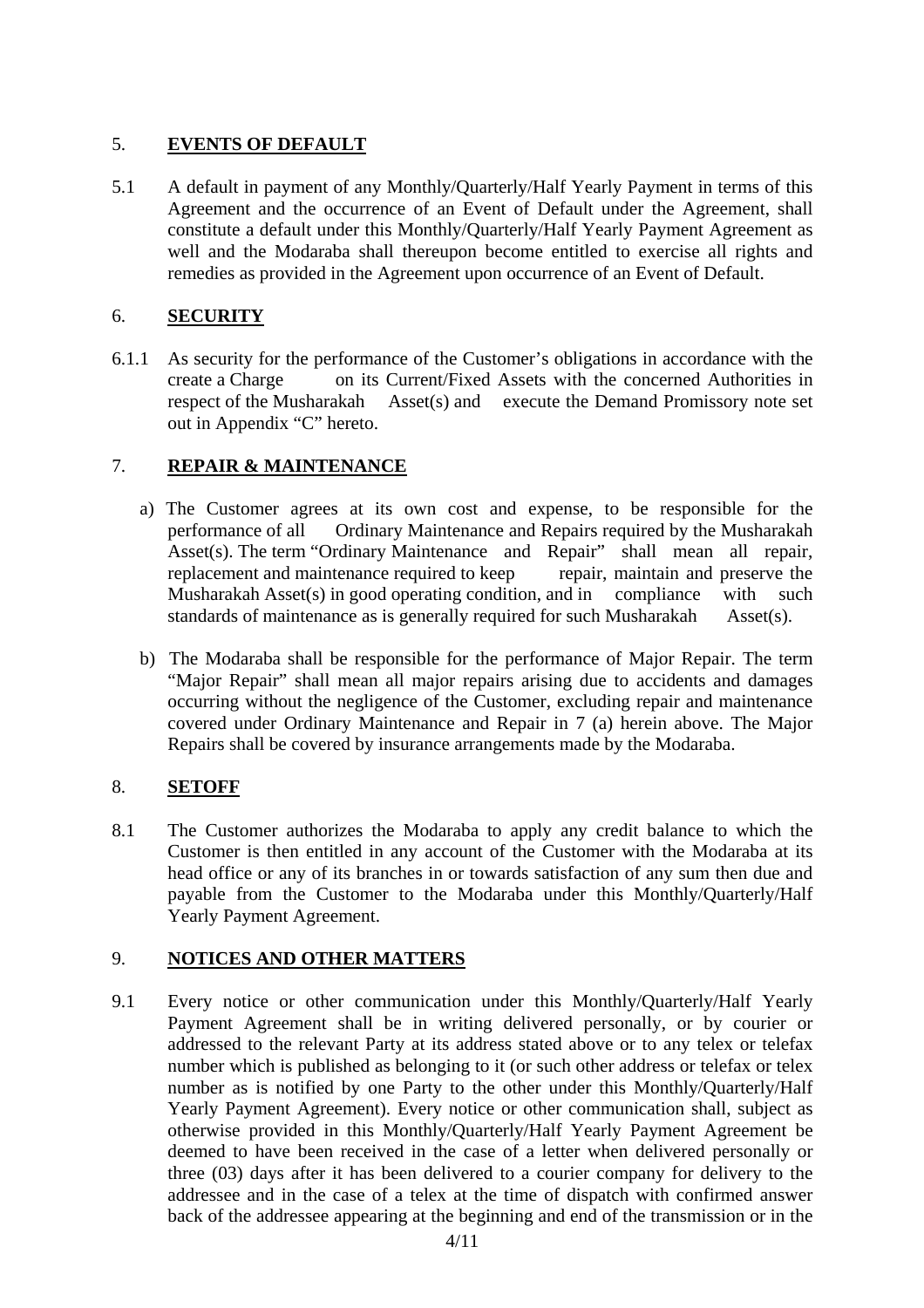case of telefax when the recipient confirms by telex receipt of the transmission (provided that it shall be deemed to have been received at the opening of business on the next such Business Day).

9.2 No failure or delay on the part of the Modaraba to exercise any power, right or remedy under this Monthly/Quarterly/Half Yearly Payment Agreement shall operate as a waiver thereof nor shall any single or partial exercise by the Modaraba of any power right or remedy preclude any other or further exercise thereof or the exercise of any other power right or remedy. The remedies provided in this Monthly/Quarterly/Half Yearly Payment Agreement are cumulative and are not exclusive of any remedies provided by law.

#### 10. **JURISDICTION**

10.1 This Monthly/Quarterly/Half Yearly Payment Agreement is governed by and shall be construed in accordance with Pakistani law. All competent courts at shall have the exclusive iurisdiction to hear and determine any action, claim or proceedings arising out of or in connection with this Monthly/Quarterly/Half Yearly Payment Agreement. The amounts payable by the Customer to the Modaraba under this Monthly/Quarterly/Half Yearly Payment Agreement may be recovered through the Banking Courts, under the Financial Institutions (Recovery of Finances) Ordinance, 2001 or any replacement or statutory modification thereof.

IN WITNESS WHEREOF the parties to this Monthly/Quarterly/Half Yearly Payment Agreement have caused this Monthly/Quarterly/Half Yearly Payment Agreement to be duly executed on the place, date and year first aforementioned.

| SIGNED by<br>Customer         | <b>WITNESSES</b> |  |
|-------------------------------|------------------|--|
|                               | 1.               |  |
|                               | 2.               |  |
|                               |                  |  |
| For and on behalf of Modaraba | <b>WITNESSES</b> |  |
|                               | 1.               |  |
|                               | $\overline{2}$ . |  |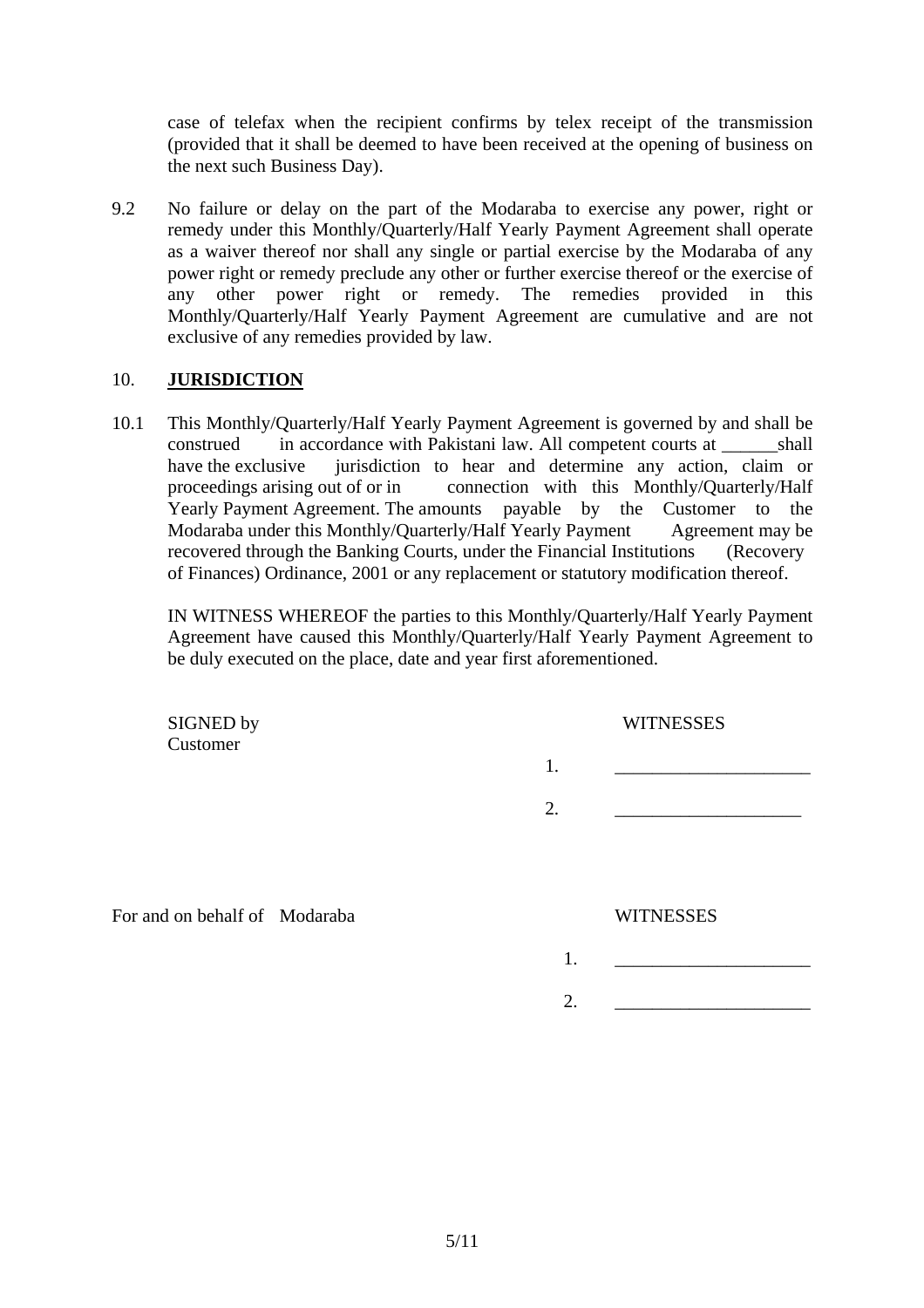# **APPENDIX 'A'**

# **Schedule of Monthly/Quarterly/Half Yearly Payments**

Monthly/Quarterly/Half Yearly Payment Amounts AND Monthly/Quarterly/Half Yearly Payment Date(s)

For and on behalf of for and on behalf of Modaraba Customer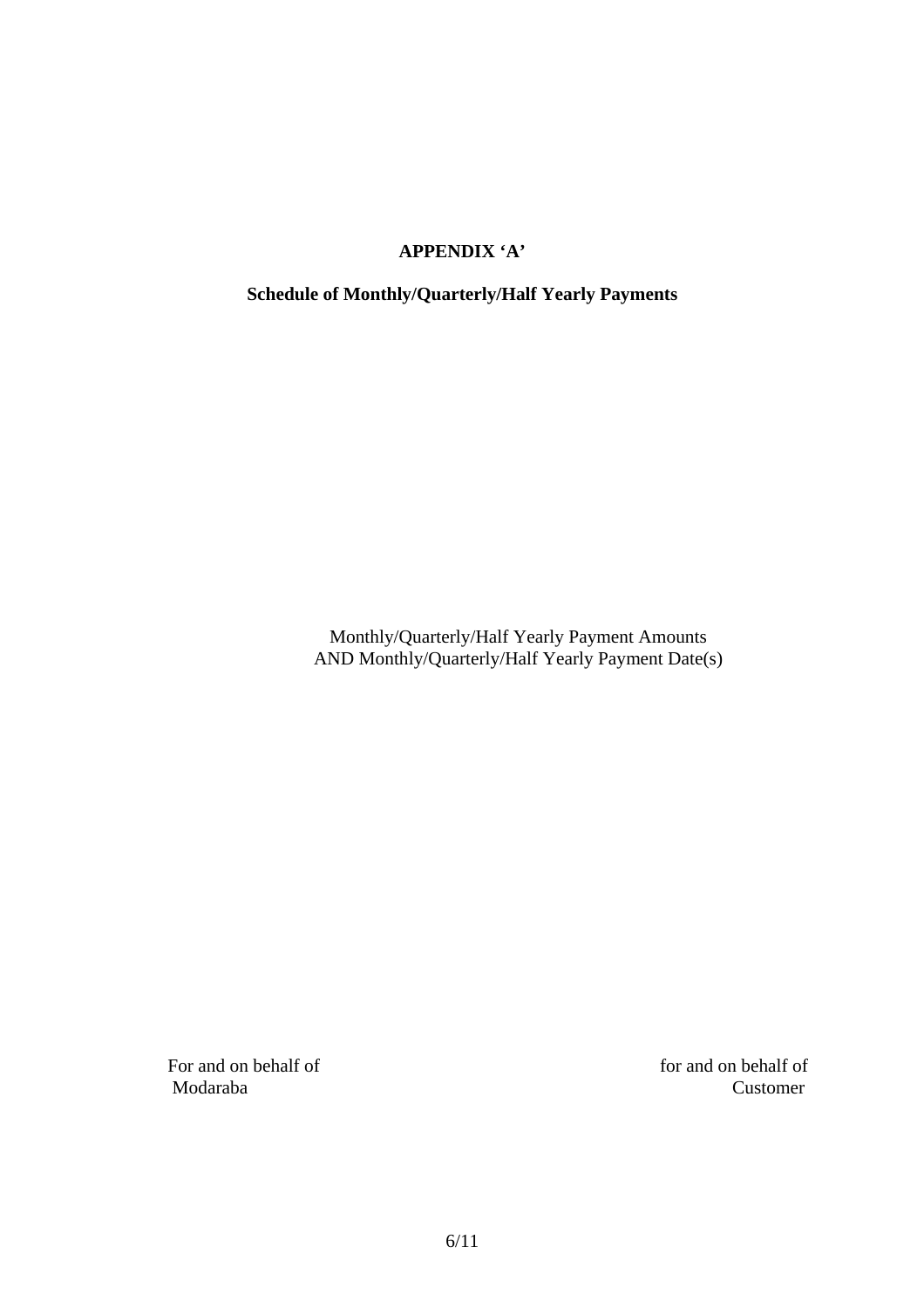# **APPENDIX 'B'**

# **Schedule of Monthly/Quarterly/Half Yearly Payments**

# **S.No. Monthly/Quarterly/Half <u>Unit Purchased</u> Monthly/Quarterly/Half <b>Yearly Payment Amount**

**Yearly Payment Amount** 

Modaraba Customer

For and on behalf of For and on behalf of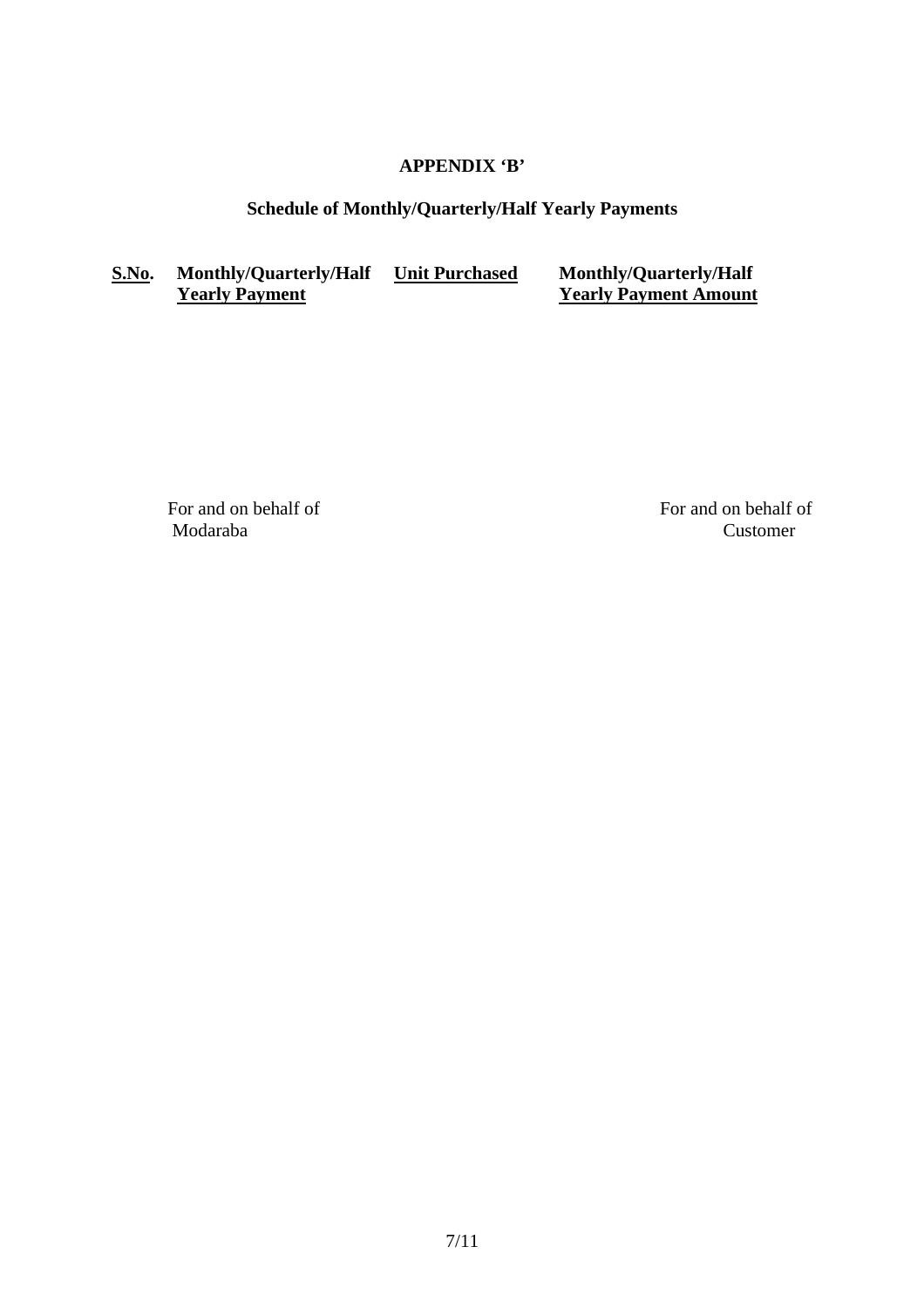## **APPENDIX 'C'**

Promissory Note under Clause 6 of the Monthly/Quarterly/Half Yearly Payment Agreement

Rs. \_\_\_\_\_\_\_\_\_\_\_\_\_\_\_\_\_\_\_\_ Date:

ON DEMAND, I/we the undersigned jointly and severally promise to pay to XYZ Modaraba, or order the sum of Rs.  $\frac{1}{2}$  (Rupees  $\frac{1}{2}$  (Rupees  $\frac{1}{2}$  and  $\frac{1}{2}$  and  $\frac{1}{2}$  and  $\frac{1}{2}$  and  $\frac{1}{2}$  and  $\frac{1}{2}$  and  $\frac{1}{2}$  and  $\frac{1}{2}$  and  $\frac{1}{2}$  and  $\frac{1}{2}$  and  $\frac{1}{2}$  and  $\frac{1}{2$ \_\_\_\_\_\_\_\_\_\_\_\_\_\_\_\_\_\_\_\_\_\_ only) for the value received.

Name of Executant (s)

\_\_\_\_\_\_\_\_\_\_\_\_\_\_\_\_\_\_\_\_\_\_\_\_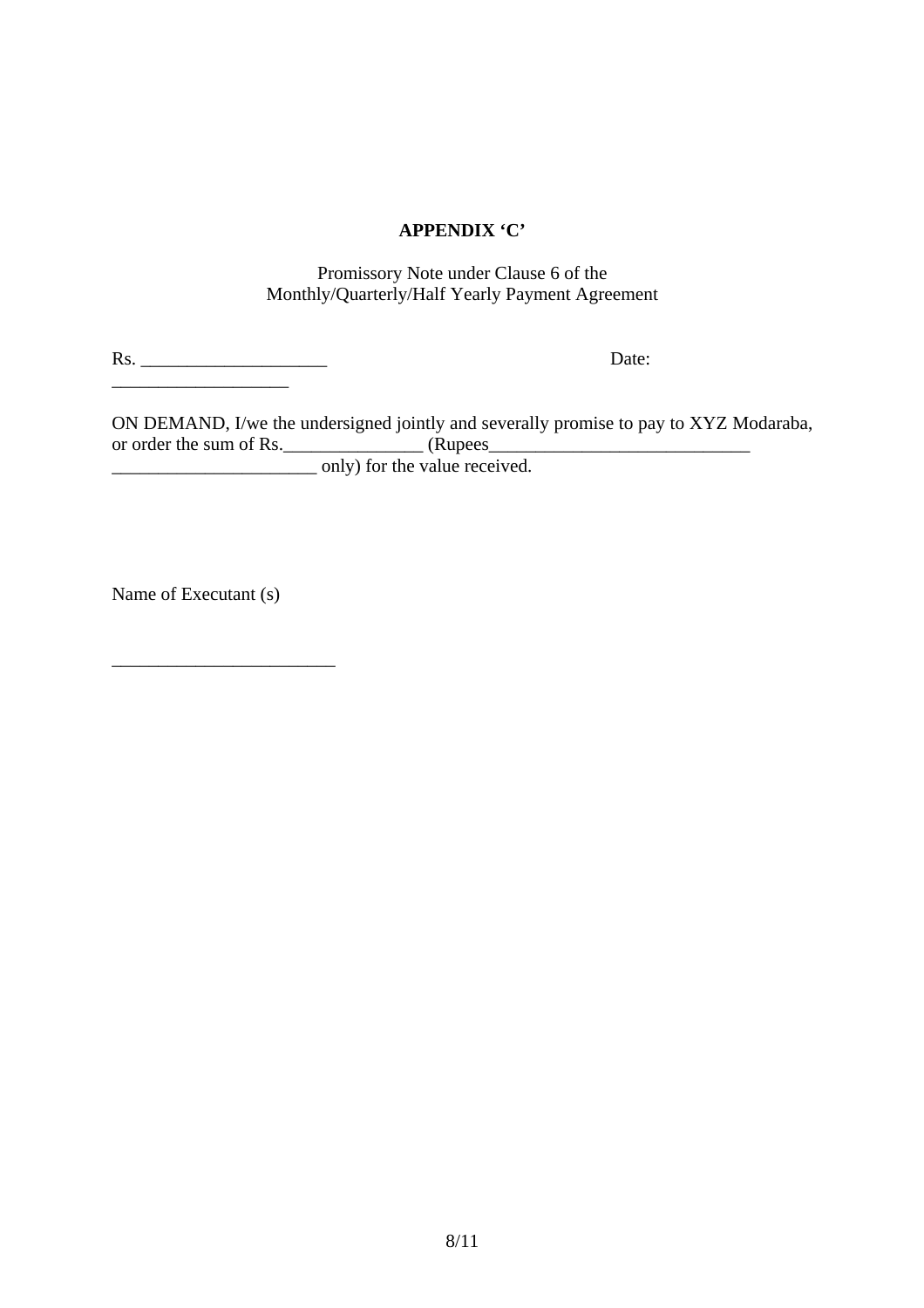#### **UNDERTAKING TO PURCHASE MUSHARAKA UNITS DURING THE TERM OF MUSHARAKAH AGREEMENT**

\_\_\_\_\_\_\_\_\_\_\_ Modaraba

\_\_\_\_\_\_\_\_\_\_\_\_\_\_\_\_\_\_\_\_\_\_.

Pakistan

Dear Sirs,

\_\_\_\_\_\_\_\_, 2007

| We refer to the Musharakah Agreement dated _______, 2007 (the "Agreement" and the |  |                                     |
|-----------------------------------------------------------------------------------|--|-------------------------------------|
| Payment Agreement dated                                                           |  | 2007 (the " <u> </u> Payment        |
| Agreement") executed by us with                                                   |  | , a Modaraba company                |
| having Registered Office at                                                       |  | Karachi along                       |
| with an                                                                           |  | , Pakistan (hereinafter referred to |
| as the Modaraba)                                                                  |  |                                     |

The terms used herein shall have the meanings assigned to them in the "Agreement".

NOW, THEREFORE, OUR THIS UNDERTAKING WITNESSED AS FOLLOWS:

- 1. We hereby irrevocably agree and undertake that we shall purchase one Musharakah Unit (as per schedule attached) every month @ Rs. \_\_\_\_\_\_\_\_\_\_\_ per unit from the Modaraba in order to purchase total Units of the Modaraba in the Musharakah Property. Additionally we will pay to your Modaraba all amounts of Payments in terms of the \_\_\_\_\_\_\_\_\_ Payment Agreement up to the date on which we are in occupation of the Musharakah Property pursuant to the Agreement.
- 2. Failure on our part to purchase the Musharakah Units at the above mentioned Price and/or to pay the outstanding \_\_\_\_\_\_\_\_\_\_\_ Payments, shall entitle the Modaraba at its discretion to serve or without serving a seven days notice for rectification of the situation and thereafter to proceed to enforce the security interest in the Musharakah Property for recovery of the amounts due to the Modaraba under the Musharakah Agreement and the \_\_\_\_\_\_\_\_\_ Payment Agreement, including the remaining Musharakah Units and accrued and unpaid Payments, if applicable, plus any costs, taxes and other dues payable bys us to the Modaraba in connection with Musharakah Agreement and \_\_\_\_\_\_\_\_\_ Payment Agreement

For and on behalf of Customer

Witnesses: 1.

 Name: Address: NIC No.

2. \_\_\_\_\_\_\_\_\_\_\_\_\_\_\_\_\_\_\_\_\_\_\_\_\_\_\_\_\_\_\_\_\_\_\_\_\_\_\_

| Name:   |
|---------|
| Address |
| NIC No. |
|         |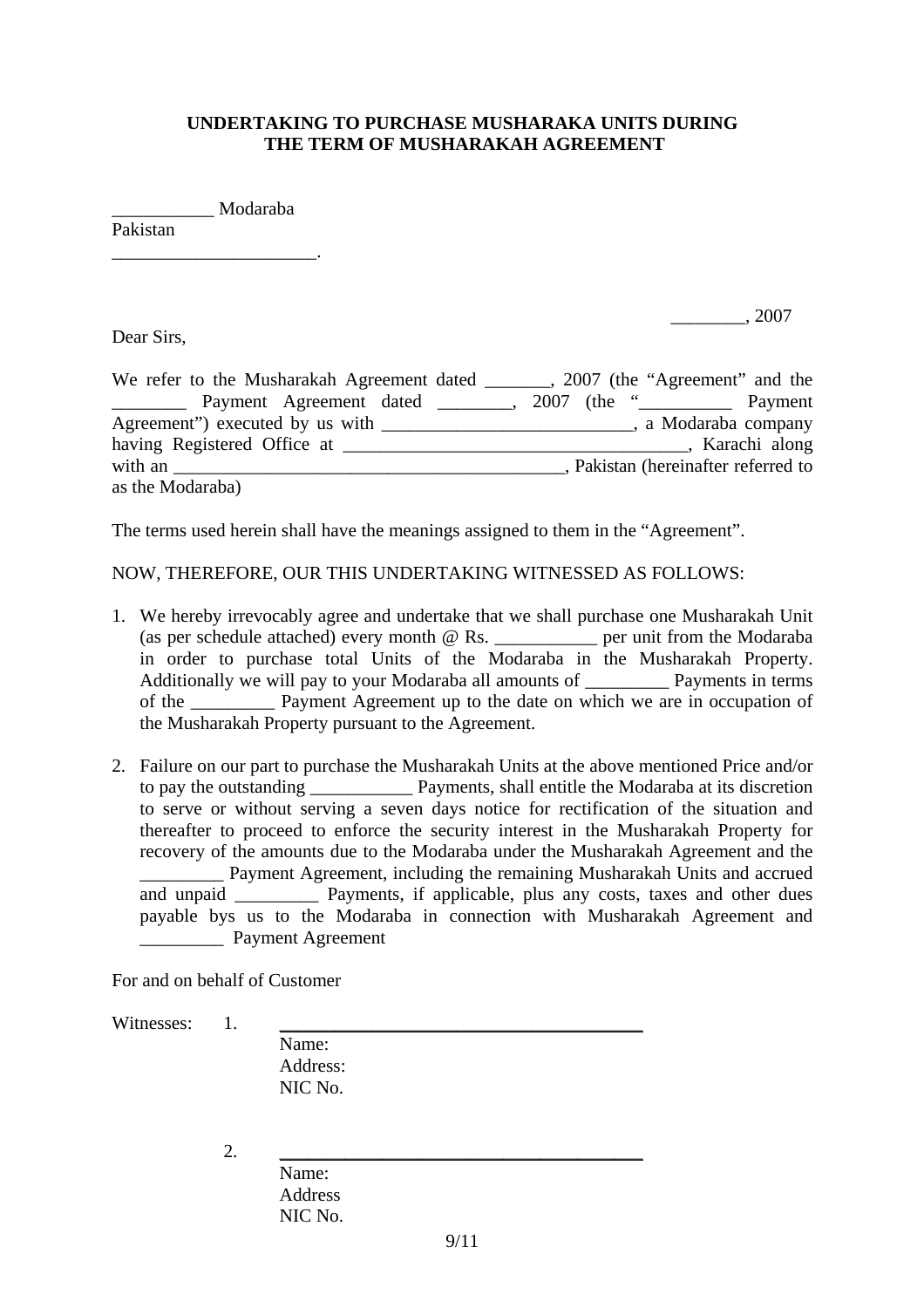# **UNDERTAKING TO PURCHASE MUSHARAKAH UNITS UPON TERMINATION OF AGREEMENT**

\_\_\_\_\_\_\_\_\_ Modaraba

\_\_\_\_\_\_\_\_\_\_\_\_\_\_\_\_\_\_\_\_\_\_

\_\_\_\_\_\_\_\_\_\_\_\_\_\_\_\_\_\_\_\_\_\_

Dear Sir,

We refer to the Musharakah Agreement dated \_\_\_\_\_\_\_\_\_\_\_\_\_\_\_\_\_\_ (the **"Agreement"**) and the Monthly/Quarterly/Half Yearly Payment Agreement dated \_\_\_\_\_\_\_\_\_\_\_\_\_\_\_ (the "Monthly/Quarterly/Half Yearly Payment Agreement") between XYZ Modaraba (hereinafter referred to as the "Modaraba") and ourselves.

Capitalized terms used herein shall have the meanings assigned to them in the "Agreement".

# **NOW, THEREFORE, THIS LETTER WITNESSETH AS FOLLOWS:**

- 1. In consideration of your having entered into the Musharakah Agreement and the Monthly/Quarterly/Half Yearly Payment Agreement, we hereby irrevocably agree and undertake that if you desire to terminate the Agreement and/or the Monthly/Quarterly/Half Yearly Payment Agreement on account of any of the grounds mentioned in the Musharakah Agreement and/or the Monthly/Quarterly/Half Yearly Payment Agreement respectively, we shall purchase the remaining Musharakah Units at the Outstanding Buyout Price mentioned below herein on the date of termination of the Musharakah Agreement and/or the Monthly/Quarterly/Half Yearly Payment Agreement in accordance with the Schedule appearing below herein. Additionally, I/we will pay to you all amounts of Monthly/Quarterly/Half Yearly Payments in terms of the Monthly/Quarterly/Half Yearly Payment Agreement up to the date on which I/we am/are in possession of the Musharakah Asset(s) pursuant to the Musharakah Agreement.
- 2. Failure on our part to immediately purchase the remaining Musharakah Units at the applicable Outstanding Buy Out
- 3. +Price in accordance with the schedule given below and / or the outstanding Monthly/Quarterly/Half Yearly Payments, within seven (07) days of notification to do by the Modaraba, shall entitle the Modaraba at its discretion to proceed to enforce the security interest in the Musharakah Asset(s) and our Current/Fixed Assets for recovery of the amounts due to the Modaraba under the Musharakah Agreement and the Monthly/Quarterly/Half Yearly Payment Agreement, including the remaining Musharakah Units and accrued and unpaid Monthly/Quarterly/Half Yearly Payments, if applicable, plus any costs, taxes and other dues payable and applicable to the Musharakah Asset(s).